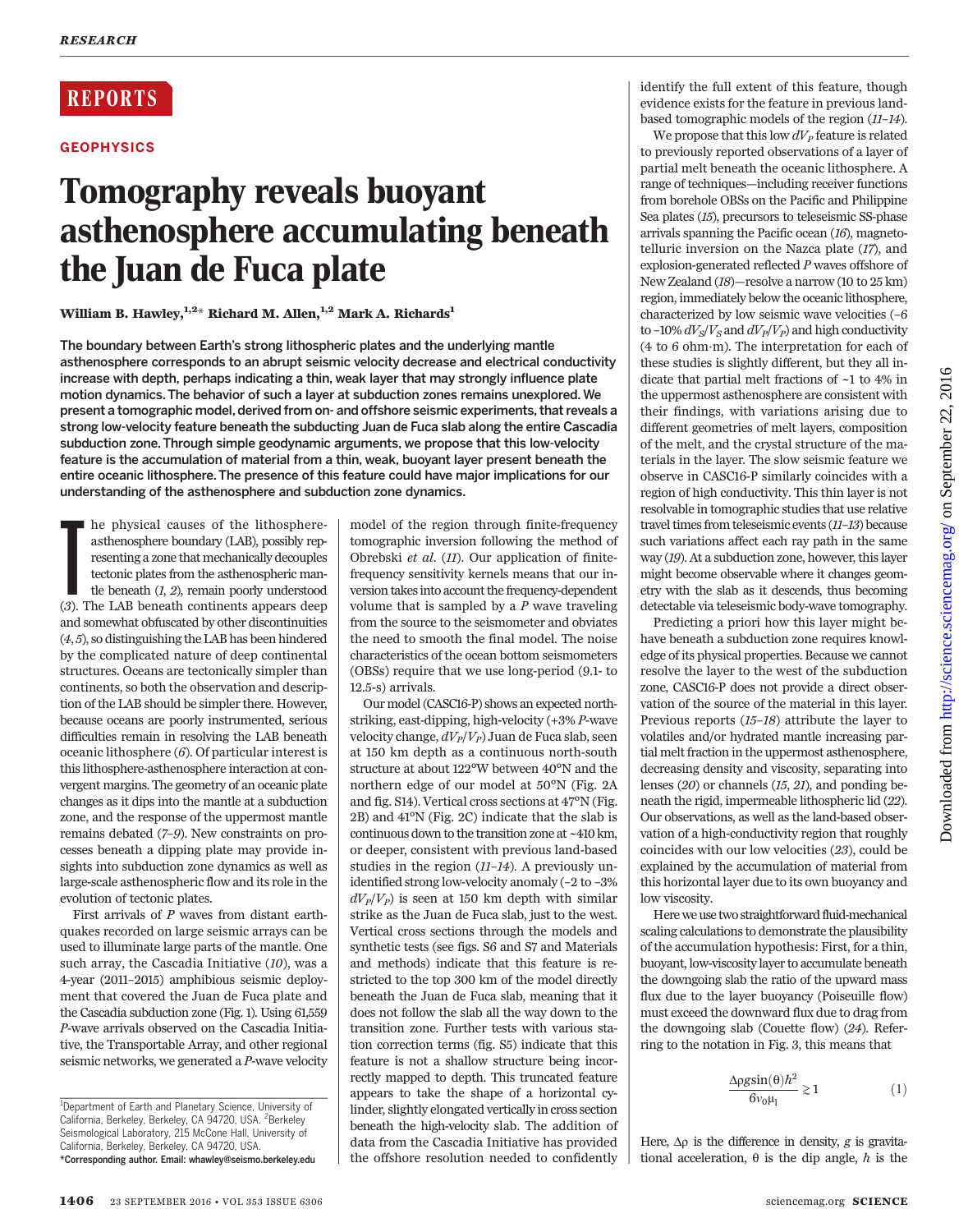

Fig. 1. Stations used in our inversion (black dots) overlain on topography. Cascade volcanoes are denoted by red triangles, and northward age-progressive volcanism of the California Coast Ranges is shown by orange triangles.White arrows indicate plate motions relative to North America. The estimated depth of the top of the subducting slab is shown by the purple contours labeled in kilometers (36).

layer thickness,  $v_0$  is the plate velocity, and  $\mu_1$  is the thin-layer viscosity. The second condition is that the horizontal gravitational spreading velocity of the accumulated low-velocity volume due to its own buoyancy cannot exceed the horizontal advection velocity due to plate motion (25), otherwise the accumulating low-viscosity body would spread out instead of accumulating to the observed thickness of  $H \approx 50$  to 100 km, as inferred from our tomographic images. This means that

$$
\frac{\Delta \rho g H^2}{v_0 \mu_{\rm m}} \lesssim 1\tag{2}
$$

Here,  $H$  is the thickness of the accumulated material, and  $\{\mu_{m}\}\$ is the viscosity of the underlying mantle. In obtaining Eqs. 1 and 2, we assumed that the thin-layer viscosity controlling return flow is much smaller than the underlying mantle viscosity governing gravitational spreading—that is,  $\upmu_{\rm l} \ll \upmu_{\rm m}$  (see supplementary materials for details). Assuming that  $\Delta \rho \approx 5$  to 20 kg/m<sup>3</sup> [1 to 4% partial melt, with 500 kg/ $m<sup>3</sup>$  density contrast between melt and solid  $(26)$ ],  $g = 9.8$  m/s<sup>2</sup>,  $\theta = 40^{\circ}$ ,



that observed (A).

The top of the slab (36) is shown with a gray line that begins at the trench. There is no vertical exaggeration in the vertical slices.  $(D)$  A slice at 150 km depth shows the recovery of a synthetic test with a 120-km-thick +4% slab anomaly underlain by a 40-km-thick –10% layer anomaly.The input synthetic

velocity model is shown in  $(E)$ . The recovery of synthetic features (D) is similar to

Fig. 2. Slices through CASC16-P. (A) A slice at 150 km depth. The slow Yellowstone (Y) and fast Juan de Fuca (JdF) slab anomalies are indicated. A strong low-velocity anomaly is seen west of the Juan de Fuca slab. Lines a-a′ and b-b' mark the locations of vertical slices through CASC16-P at 47°N (B) and 41°N (C). These slices show the slab extending through the transition zone, whereas the low-velocity anomaly is confined to shallower depths (<~300 km).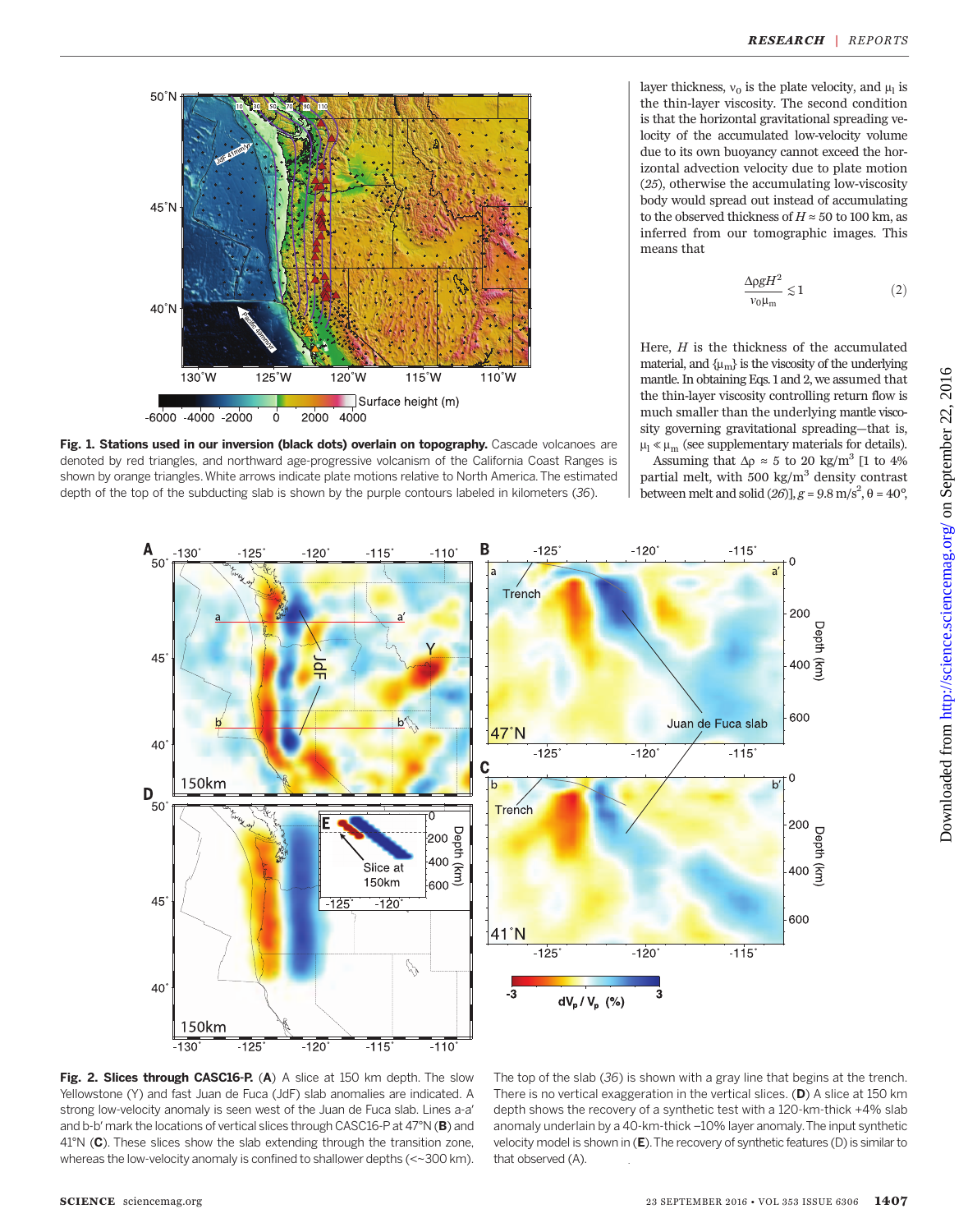

Fig. 3. Geodynamical model setup. The low-velocity layer in red (of thickness h) lies between the Juan de Fuca plate in blue and the asthenosphere in yellow. Comparison of the Couette and Poiseuille velocity terms  $(v_c$  and  $v_p$ , each as a function of y, the distance from the top of the upper mantle) yields an estimate for the viscosity of this layer ( $\mu$ ). In reality, this structure may take the shape outlined by the red dashed lines and tinted orange: thicker beneath the trench and thinning out with depth.The extent of this feature depends on the density difference ( $\Delta p$ ) and the upper mantle viscosity ( $\mu_{m}$ ). The features in this model are not to scale.

 $v_0$  = 40 mm/year, and  $h \approx 10$  to 25 km, Eq. 1 implies that the viscosity of the thin, weak layer falls in the range  $\mu$ <sub>1</sub> ≈ 0.04 to 1.0 × 10<sup>19</sup> Pa·s, which is reasonable for partially molten uppermost mantle (27). Similarly, with a low-velocity feature thickness of  $H \approx 50$  to 100 km, Eq. 2 yields an underlying mantle viscosity that falls in the range  $\mu_m \gtrsim$  $0.1\,{\rm to}\,1.5\times 10^{21}\,{\rm Pa\cdot s},$  which is also reasonable (27, 28). Furthermore, a convergence rate of ~40 mm/year indicates that about 100 to 400 km of continuous subducted lithosphere would be required to form the observed feature from accumulation of a thin buoyant, sublithospheric layer, a condition consistent with the ~400 km of continuous slab observed in our tomographic model.

A more sophisticated treatment of thisinteresting mantle flow problem is beyond the scope of this paper, requiring a full numerical solution to understand the balance of Couette- and Poiseuille-type flow within the asthenosphere (29), as well as consideration of other complicating factors, such as trench-parallel extrusion of buoyant material toward the slab edges (see below), relaxing the assumption that  $\mu_1 \ll \mu_m$ , etc. However, satisfaction of the two necessary conditions above for accumulation and maintenance of the low-velocity feature demonstrates that our hypothesis is plausible. More precise knowledge of the geometry of the feature will help constrain critical physical parameters, but CASC16-P provides a maximum extent of the feature. The grid we used in the inversion and the smoothing due to finite-frequency sensitivity kernels make a strong, thin velocity anomaly appear thicker and weaker (Fig. 2, D and E). Further studies with higher resolution will enable more detailed geodynamical models.

The material we observe could be important for "petit spot" volcanism in the forearc bulge east of the Japan trench. Samples from these young (~5-million-year-old), alkalic volcanoes in the 120-million- to 150-million-year-old Pacific plate (notably much older than any part of the Juan de Fuca plate) are highly vesicular, suggesting the presence of  $CO<sub>2</sub>$ , and isotopically similar

to basalts found at mid-ocean ridges. One explanation for the presence of these volcanoes in such an unusual region of the ocean floor is that the volcanism is due to partial melt rising through flexure-induced fractures in the lithosphere and that it lends credence to the idea that the asthenosphere is a zone of partial melt (30). Other studies (26, 31) argue that the entire asthenosphere need not be a zone of partial melt. The proposed low-viscosity layer could provide a source for enigmatic volcanism without requiring any assumptions of partial melt throughout the asthenosphere. Additionally, the chemistry of such basalts may help contextualize the composition of the lowviscosity layer.

This potentially somewhat molten feature may also explain the anomalous heat flow and volcanism of the Coast Ranges of California (orange triangles in Fig. 1). Lachenbruch and Sass (32) proposed that as the southern edge of the Juan de Fuca slab migrates northward with the Mendocino Triple Junction, the "window"that opens beneath the margin of North America is filled with asthenosphere that undergoes decompression melting, thus leading to high heat flow and volcanism. Seismic observations (33, 34) reveal a high-velocity layer at the base of the North American crust beneath the California Coast Ranges. The thickness of this inferred mafic structure requires more melt than predicted by standard asthenospheric upwelling models. Both the lack of high-grade metamorphism inferred from the same seismic studies and the heat flow observations of Lachenbruch and Sass (32) indicate less heat than predicted from the same asthenospheric upwelling models (33). A mechanism to generate more melt at lower temperatures has been elusive, but the accumulated low-velocity, partially molten, and/or high volatile content material that we have imaged may provide that mechanism—that is, decompression of the accumulated, already partially molten feature as it emerges toward the south through the slab window would provide more melt at lower temperatures.

#### REFERENCES AND NOTES

- 1. M. A. Richards, W.-S. Yang, J. R. Baumgardner, H.-P. Bunge, Geochem. Geophys. Geosyst. 2, 1026 (2001).
- 2. C. H. Craig, D. McKenzie, Earth Planet. Sci. Lett. 78, 420–426 (1986).
- K. M. Fischer, H. A. Ford, D. L. Abt, C. A. Rychert, Annu. Rev. Earth Planet. Sci. 38, 551–575 (2010).
- 4. C. A. Rychert, P. M. Shearer, Science 324, 495–498 (2009).
- 5. H. Yuan, B. Romanowicz, K. M. Fischer, D. Abt, Geophys. J. Int. 184, 1237–1260 (2011).
- H. Kawakatsu, Science 335, 1448-1449 (2012).
- 7. T.-R. A. Song, H. Kawakatsu, Geophys. Res. Lett. 39, L17301 (2012).
- 8. M. D. Long, P. G. Silver, Science 319, 315–318 (2008).
- 9. M. D. Long, P. G. Silver, Surv. Geophys. 30, 407–461 (2009).
- 10. D. Toomey et al., Oceanography 27, 138–150 (2014).
- 11. M. Obrebski, R. M. Allen, M. Xue, S.-H. Hung, Geophys. Res. Lett. 37, L14305 (2010).
- 12. B. Schmandt, E. Humphreys, Earth Planet. Sci. Lett. 297, 435–445 (2010).
- 13. Y. Tian, D. Zhao, Phys. Earth Planet. Inter. 200*–*201, 72–84 (2012).
- 14. R. W. Porritt, R. M. Allen, F. F. Pollitz, Earth Planet. Sci. Lett. 402, 16–25 (2014).
- 15. H. Kawakatsu et al., Science 324, 499-502 (2009).
- 16. N. Schmerr, Science 335, 1480–1483 (2012).
- 17. S. Naif, K. Key, S. Constable, R. L. Evans, Nature 495, 356–359 (2013).
- 18. T. A. Stern et al., Nature 518, 85–88 (2015).
- 19. I. D. Bastow, Geophys. J. Int. 190, 1271–1278 (2012).
- 20. M. M. Hirschmann, Phys. Earth Planet. Inter. 179, 60–71 (2010).
- 21. W. Zhu, G. A. Gaetani, F. Fusseis, L. G. J. Montési, F. De Carlo, Science 332, 88–91 (2011).
- 22. G. Hirth, D. L. Kohlstedt, Earth Planet. Sci. Lett. 144, 93–108 (1996).
- 23. R. L. Evans, P. E. Wannamaker, R. S. McGary, J. Elsenbeck, Earth Planet. Sci. Lett. 402, 265–274 (2014).
- 24. D. L. Turcotte, G. Schubert, Geodynamics (Cambridge Univ. Press, 2002).
- 25. M. A. Feighner, M. A. Richards, Earth Planet. Sci. Lett. 129, 171–182 (1995).
- 26. S. Karato, H. Jung, Earth Planet. Sci. Lett. 157, 193–207 (1998). 27. C. Doglioni, A. Ismail-Zadeh, G. Panza, F. Riguzzi, Phys. Earth Planet. Inter. 189, 1–8 (2011).
- 28. A. Paulson, M. A. Richards, Geophys. J. Int. 179, 1516–1526 (2009).
- 29. T. Höink, A. Lenardic, Geophys. J. Int. 180, 23–33 (2010).
- 30. N. Hirano et al., Science 313, 1426–1428 (2006).
- 31. U. Faul, I. Jackson, Earth Planet. Sci. Lett. 234, 119–134(2005).
- 32. A. H. Lachenbruch, J. H. Sass, J. Geophys. Res. 85, 6185–6222 (1980).
- 33. J. A. Hole, B. C. Beaudoin, T. J. Henstock, Tectonics 17, 802–818 (1998).
- 34. K. P. Furlong, S. Y. Schwartz, Annu. Rev. Earth Planet. Sci. 32, 403–433 (2004).
- 35. P. Wessel, W. H. F. Smith, R. Scharroo, J. Luis, F. Wobbe, Eos 94, 409–410 (2013).
- 36. P. A. McCrory, J. L. Blair, F. Waldhauser, D. H. Oppenheimer, J. Geophys. Res. 117, B09306 (2012).

#### ACKNOWLEDGMENTS

Support for this work was provided by the NSF under the Graduate Research Fellowship Program (grant DGE-1106400 to W.B.H.) and grant OCE-1139701 (to W.B.H. and R.M.A.). The seismic data used in this study are archived by the Incorporated Research Institutions for Seismology Data Management Center (http://ds.iris.edu/ds/nodes/ dmc/) and the Northern California Earthquake Data Center (www. ncedc.org; doi:10.7932/NCEDC). Data are provided by many networks (see the supplementary materials), but of particular note are the Cascadia Initiative ocean bottom data collected by the Ocean Bottom Seismograph Instrument Pool (www.obsip.org/) and funded by the NSF (grant OCE-1112722). The Generic Mapping Tools software (35) was used to create the figures.

#### SUPPLEMENTARY MATERIALS

www.sciencemag.org/content/353/6306/1406/suppl/DC1 Materials and Methods Figs. S1 to S14 References (37–42) 9 November 2015; accepted 24 August 2016

10.1126/science.aad8104